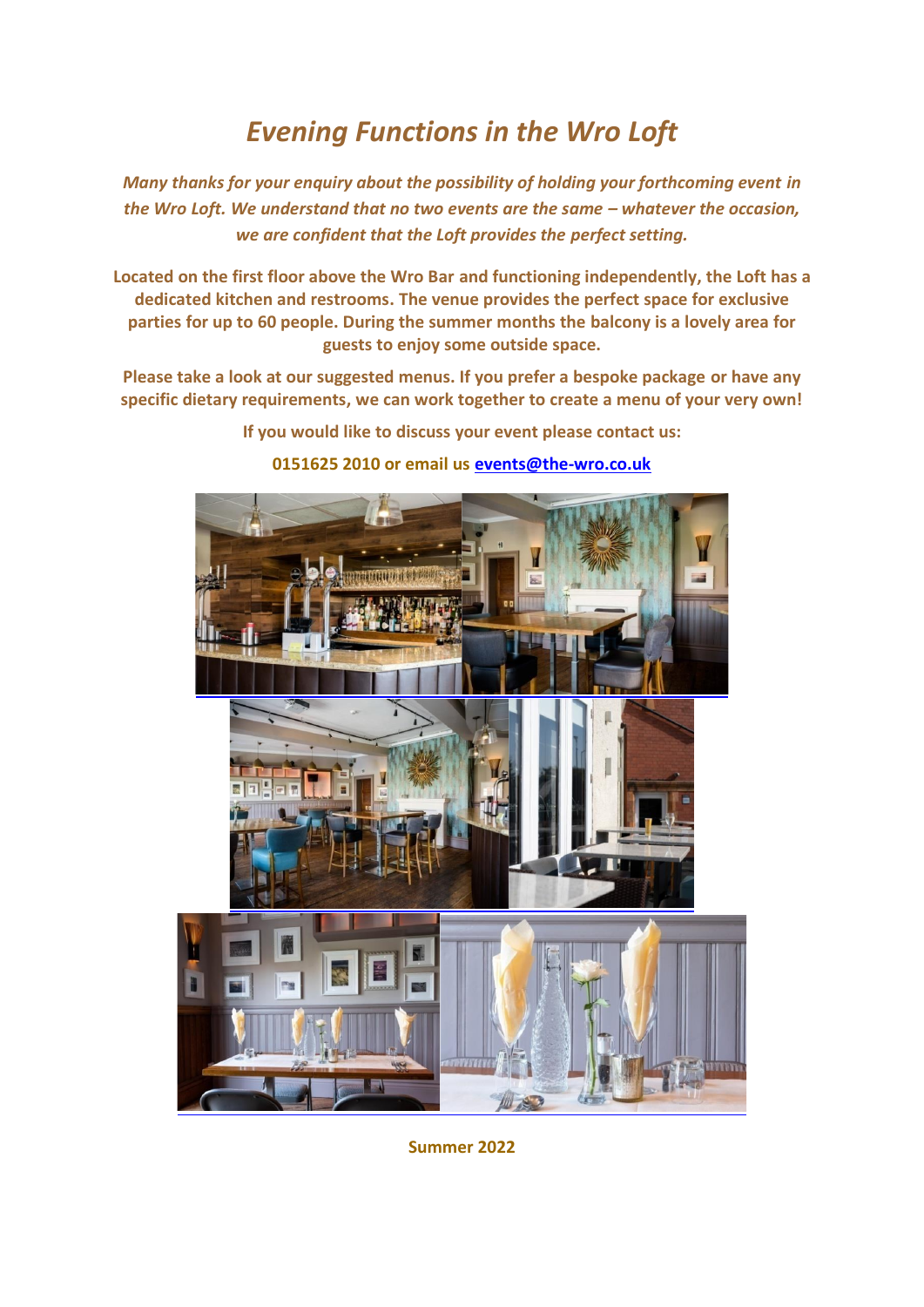## **Hot Nibbles**

## *On Arrival*

**Kettle Chips**  with Sour Cream & Salsa Dips V

# **Chicken Goujons**

with Mango Mayonnaise

## **Mozzarella Fingers** V with Sweet Chilli Dip

## **Vegetable Spring Rolls** V

with Sweet Chilli Dip

## **Chipolata Sausages** GF

with a Honey & Mustard Glaze

## **Wro 'Signature' Chunky Chips** GF / V

## **Garlic Ciabatta with Mozzarella** V

## **17.95**

Please note if any of your guests have dietary requirements we can discuss alternatives

V – Vegetarian VG – Vegan G – Gluten Free ( ) by amendment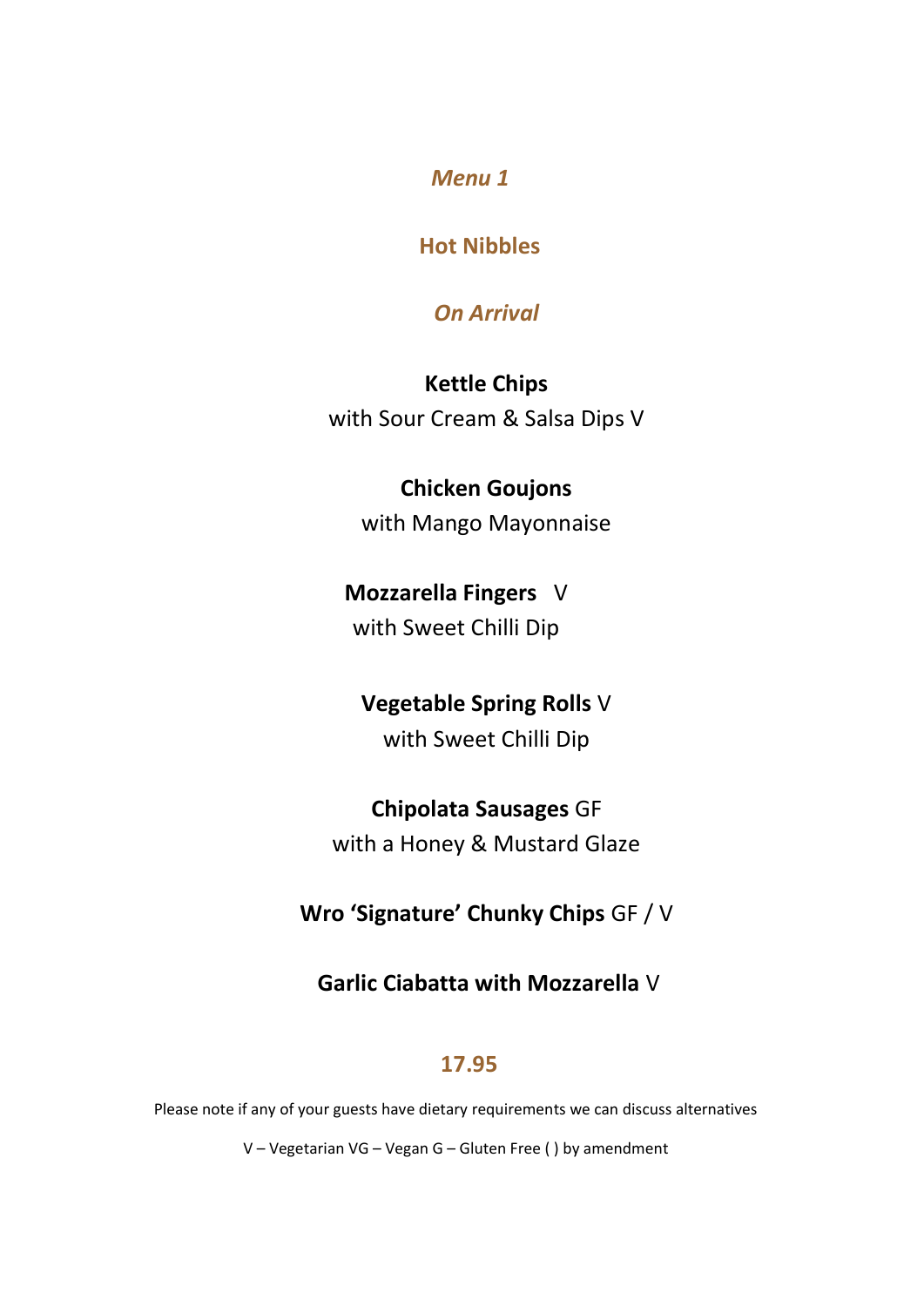#### **Wro Canapé Selection**

#### *On Arrival*

#### **Kettle Chips with Sour Cream & Salsa Dips**

*Your choice of five canapés from the following selection:*

**Mini Yorkshire Pudding** with Roast Beef & Horseradish Crème Fraiche

> **Chicken Satay** GF with Peanut Dip

**Tempura King Prawns** with Lime & Chilli Jam

**Duck Spring Rolls** with Hoisin Sauce

**Mini Haddock Fishcakes** with Tartare Sauce

#### **Panko Chicken Strips**

with Honey & Mustard Dip

**Vegetable Samosas** V / VG with Mango Mayonnaise

**Halloumi & Vegetable Skewers** GF/ V / VG Cherry Tomatoes & Courgette

**Bacon, Cheddar & Mozzarella Croquettes**  with Smoky BBQ Sauce

> **Vegetable Spring Rolls** V with Sweet Chilli Jam

**Halloumi Fries** V with Sweet Chilli Mayo

**Plus Wro 'Signature' Chunky Chips and / or Skinny Fries** GF/ V

#### **20.95**

Please note if any of your guests have dietary requirements we can discuss alternatives

V – Vegetarian VG – Vegan G – Gluten Free ( ) by amendment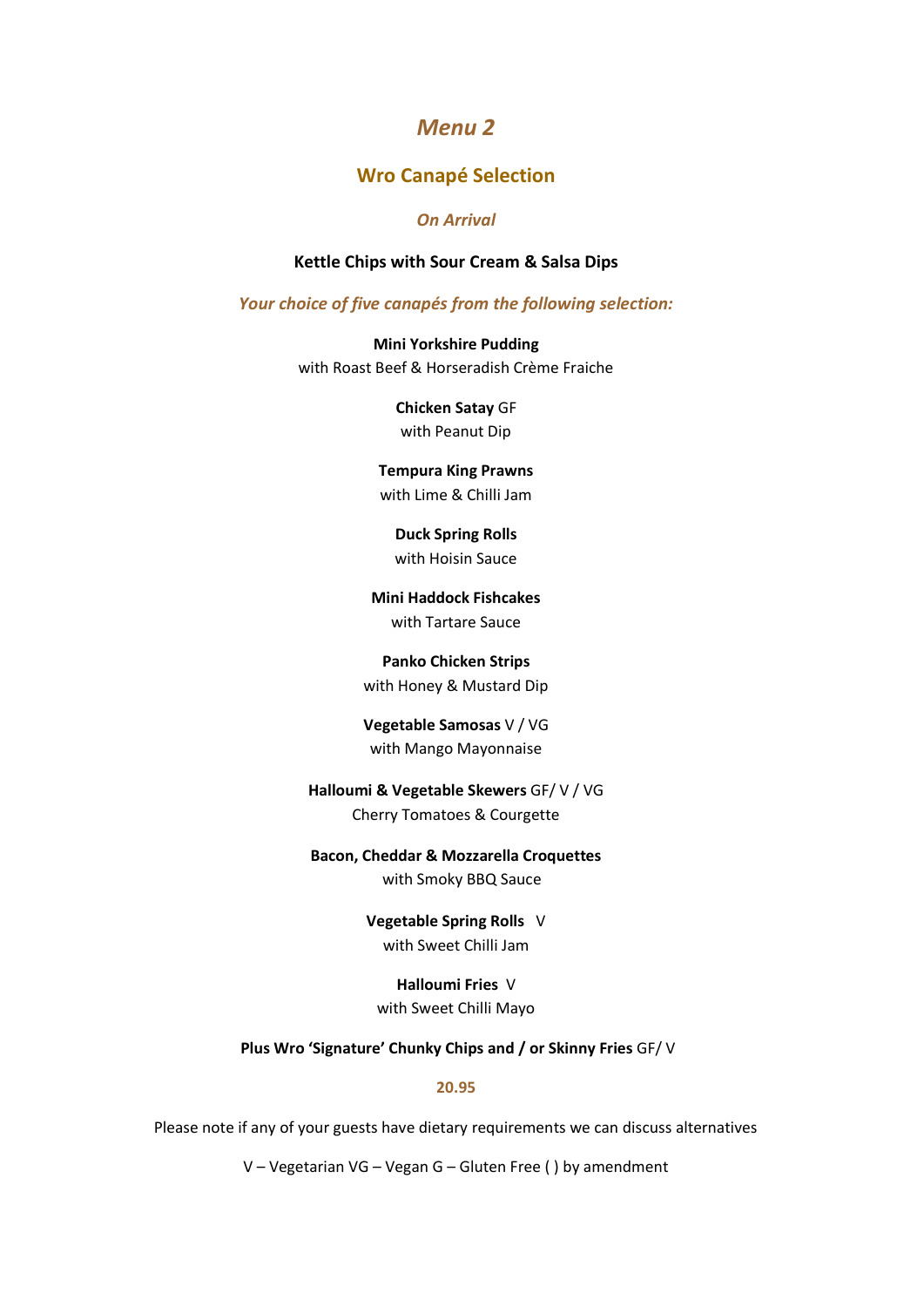## **'Newspaper' Cones**

**Skinny Fries** with a choice of:

**Chicken Goujons Lemon Sole Goujons Mozzarella Fingers** V

*(Please note you will need to confirm the number of portions of each dish you require)*

**7.95**

### *Menu 4*

## **'Cheeky' Bowls**

*Organiser to choose two of the following:*

**Beef Chilli** with Rice GF

**Butter Chicken Curry** with Rice GF

**Smokey Aubergine Chilli** with Rice VG / V / GF

**Lamb Scouse** Homemade Red Cabbage & Crusty Bread (GF)

**9.50**

*(Please note you will need to confirm the number of portions of each dish you require)*

**Add Wro 'Signature' Chunky Chips and /or Skinny Fries** GF/ V

**1.95 per portion**

Please note if any of your guests have dietary requirements we can discuss alternatives

V – Vegetarian VG – Vegan G – Gluten Free ( ) by amendment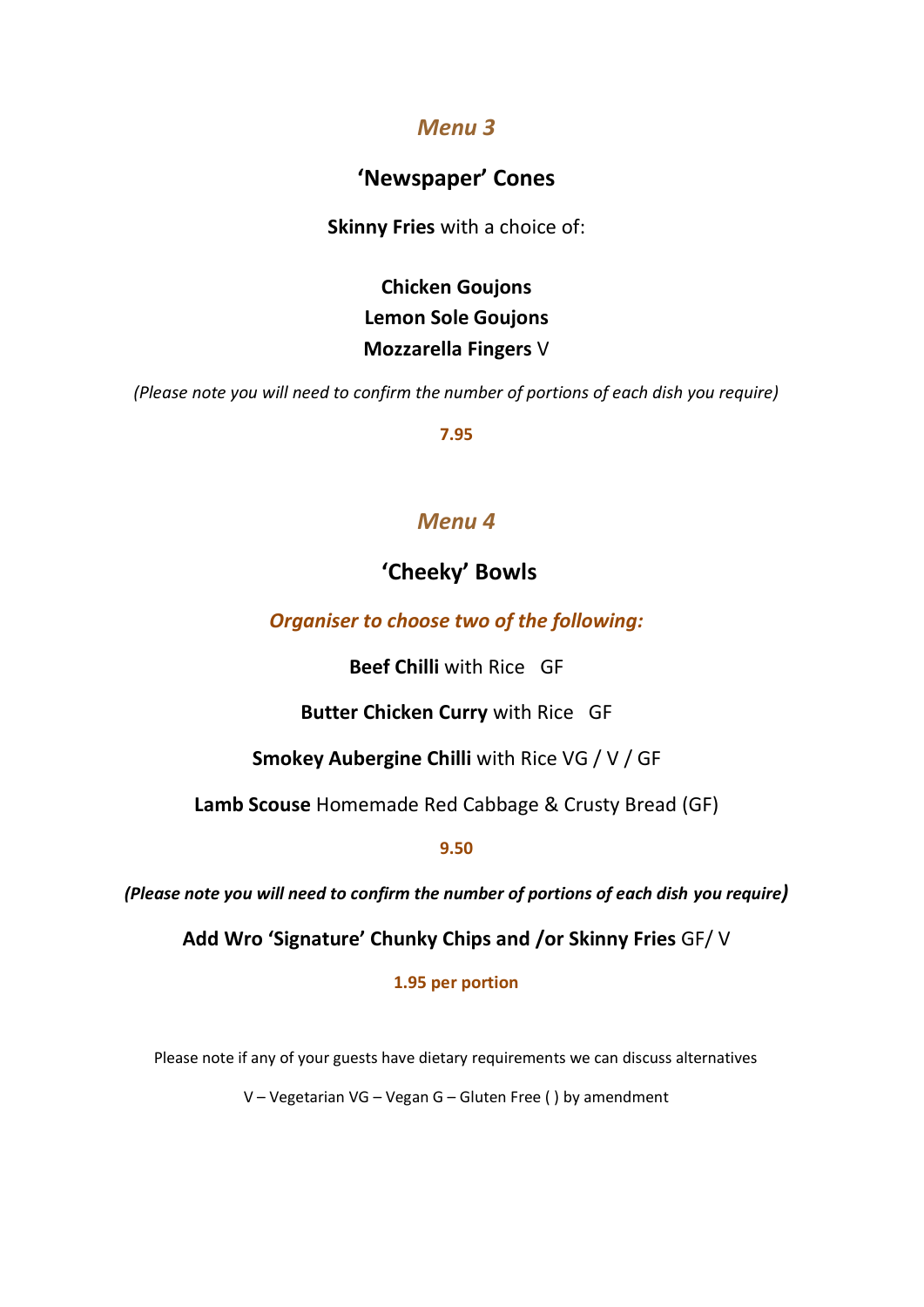#### **The Wro 'Dinner Party'**

**If you are planning a get together with friends or family the Loft provides the perfect venue for an intimate 'sit down' dinner for between 25 and 40 guests with exclusive use of the Loft. Design your own menu with 2 selections plus a vegetarian option for each course. We have put together a sample menu below, but our chef is happy to design a bespoke menu for you. Once we have agreed the details, we will email your personalised copy for you to forward on to your guests to pre-order their choices.**

#### *SAMPLE MENU*

If any of your guests have dietary requirements we can discuss alternatives

**To Start** 

**Roasted Red Pepper & Tomato Soup** 

with Warm Bread V VG (G)

**Chicken Liver & Smoked Bacon Parfait**  with Red Onion Marmalade & Toasted Ciabatta (G)

**Panko Breaded Brie** 

with Cranberry Jam V

#### *Mains*

**Pan Roasted Suprème of Chicken with a White Wine & Thyme Cream Sauce** served with braised leeks, peas, bacon &topped with crispy leeks

**Herb Crusted Fillet of Salmon with a Lemon Hollandaise Sauce** served with tender stem broccoli & dressed pea shoots

**Roasted Butternut Squash & Spinach Mixed Nut Roast** V / (VG)

**All served with baby new potatoes**

#### **Desserts**

**Homemade RaspberryCheesecake**

**Cappuccino Crème Brulée**

**Cheeseboard with Chutney & Biscuits**

#### **29.95**

*All guests must pre-order in advance of the party*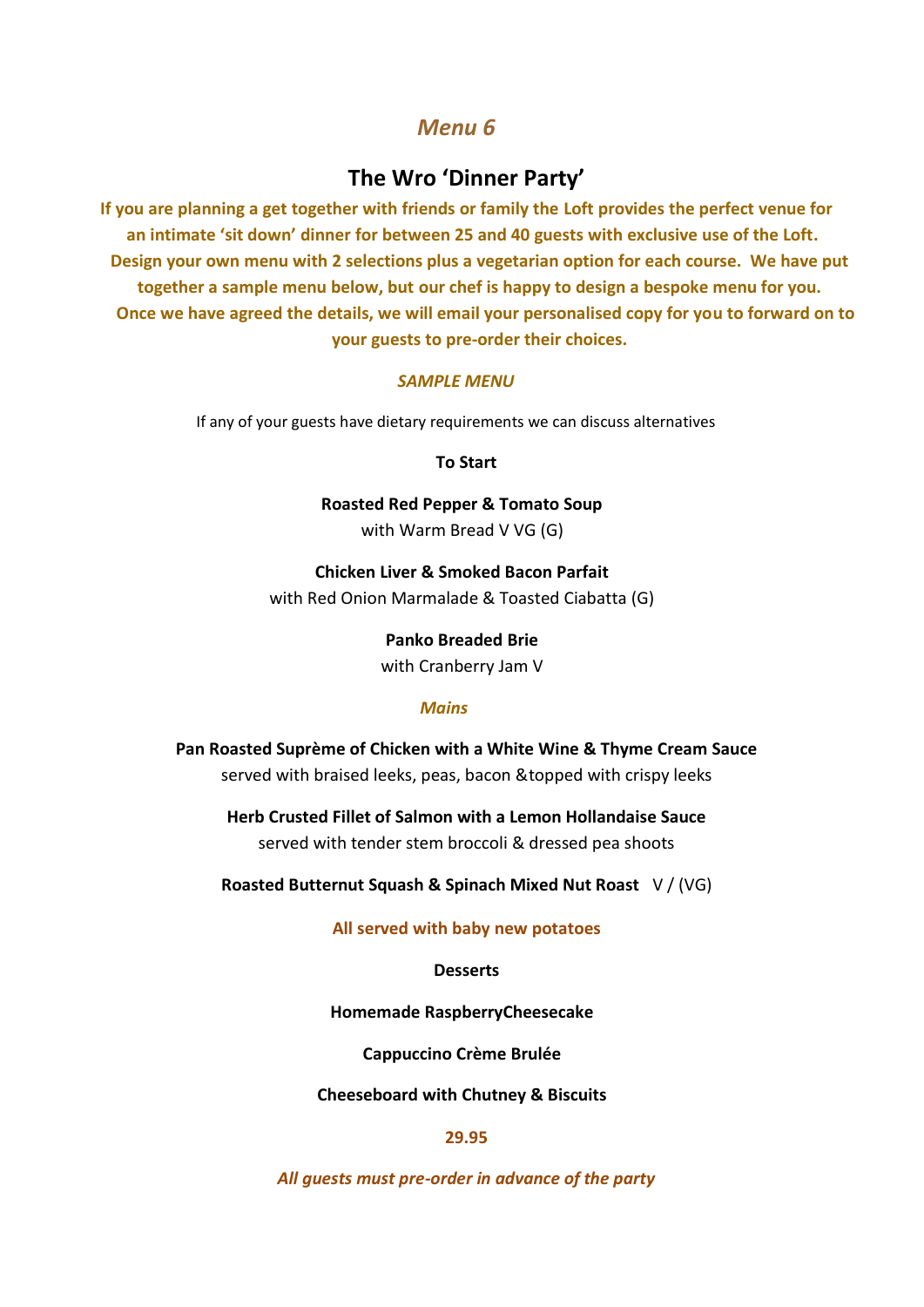#### **Little Extra Touches!**

Whatever is needed to make your event extra special, our events team can arrange it!

Why not consider the following?

- **A Flute of Fizz** on arrival or during the party for a toast
- **Live Music or DJ** we have a wide range of local artistes who play regularly at the Wro. We can advise you on the very best of local talent to make sure your party goes with a swing!
- Putting together a **playlist of favourite music** to play through our system.
- **Photos on the big screen** Why not make the party extra special and display photographs on our big screen? Please note that a charge of £25 is made for use of this facility. Please supply up to 100 photos in one folder in JPEG format on a USB stick **at least one week prior** to the event
- **Roll out the Red Carpet & Queue Ropes** for that extra special entrance! A charge of £25 is made for use of this facility. (Please note that this will not be possible in really wet weather!)

#### **General Information**

- We do not charge room hire but have a **minimum spend** for events this includes not only anything you spend on food and drink, such as a drink on arrival or a toast, but also whatever your guests spend over the bar. (If the minimum spend is not reached it is the responsibility of the organiser to pay the balance)
- See below for minimum spend details

| Day               | Minimum<br>Spend | Minimum<br>Number of<br><b>Guests</b> |
|-------------------|------------------|---------------------------------------|
| Sunday - Thursday | £500             | $35*$                                 |
| Friday & Saturday | £1,000           | $35*$                                 |

\* Please note that there is a minimum number of 35 guests or 25 for the Dinner Party option

- **Confirmation of your booking** will be emailed as soon as we have received a £100 non-refundable deposit which will be deducted from the balance of your account
- **Provisional bookings** will be held for a period of one week after which time the date will be automatically released (unless an extension has been agreed)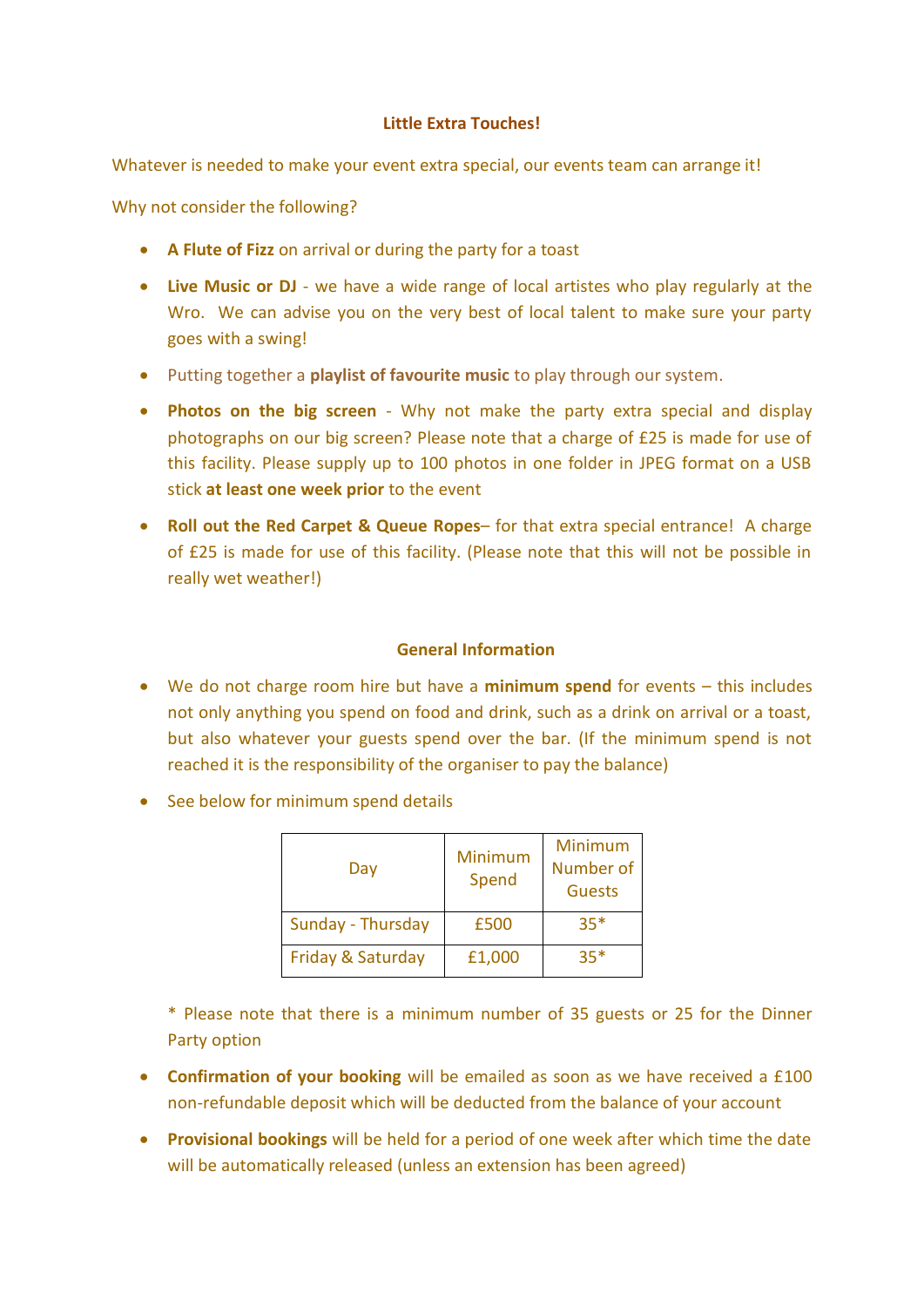- **Confirmation of final numbers** must be made no later than two weeks prior to your event when payment for all pre-ordered food and drink must be made
- **A charge of 50p per person** will be made for guests wishing to bring in their own cake(s) for us to serve (this includes the provision of plates, cake forks and napkins)
- **We charge per head for the number of guests you advise us are attending** and will not cater for lower numbers
- **Please note that we do not cater for 18th or 21st Birthday Parties** (unless it is a family function)
- **The Loft is located on the first floor** of the building accessed by a private entrance and staircase – please note that there is no lift to the first floor but once upstairs all facilities are on the same level
- **Access to the Wro Loft is available 1 hour before the start time of the function.** If the client wishes access prior to this and it can be arranged there is a charge of £10 per hour.
- Please note that our prices **do not include a service charge** any gratuity given to the team for the service they have provided would be most gratefully received!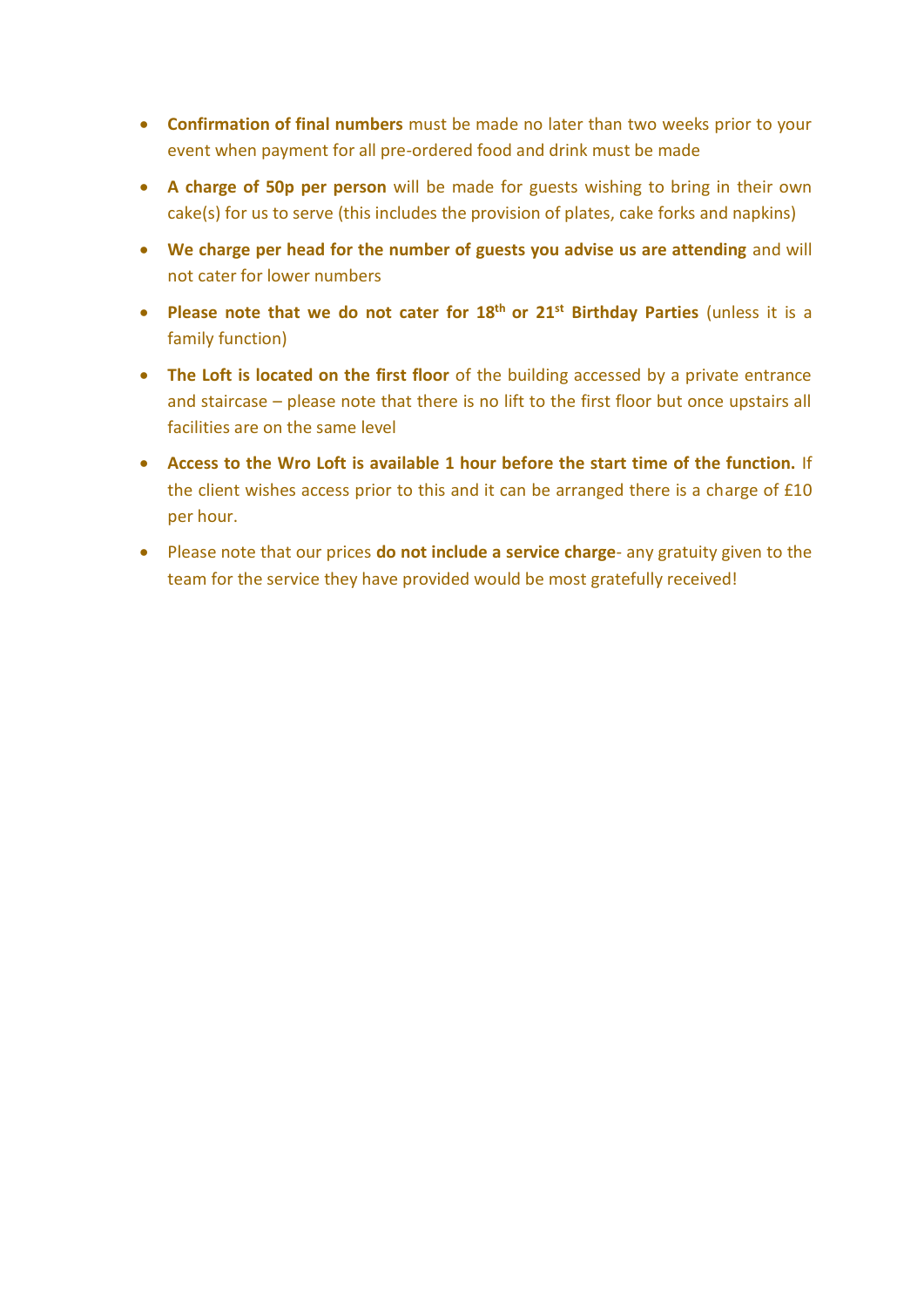#### **Booking Terms & Conditions for an Evening Function in the Wro Loft**

#### **These terms and conditions form the basis of an agreement between the client and Wro Events Ltd**

The client can only consider a booking for a function as confirmed following receipt of the client's deposit of £100. Please note that this is non-refundable.

In the event of circumstances beyond the Wro's control e.g. pandemic related closures, floods, earthquakes etc., the Wro reserves the right to cancel a booking at any time but in such circumstances the deposit will be refunded in full.

Should any changes take place in pandemic legislation following initial planning discussions e.g. social distancing or restricted numbers the Wro will discuss options with the client and agree the optimum solution.

The organiser's credit/ debit card details will be required prior to the start of the function.

The card will also be used to pay for any damages that have occurred during the event leading to costs for the company as a direct result of the guests' actions e.g. additional cleaning / excessive breakages. This will be discussed with the organiser the following working day before any charges are taken from the card.

At the time of booking, the client shall state as accurately as possible the number of persons expected to attend. All quotations are based on an agreed minimum number of people. We reserve the right to change the venue to an area within the Wro Bar if numbers reduce significantly.

The final numbers of guests attending an event must be confirmed no later than 14 days prior to the date booked and this is the number that will be charged for. Should the number increase within the notice period and the capacity of the venue allows for the style of service, the Wro will endeavour to accommodate the extra requirement. However, this cannot be guaranteed and charges will be increased accordingly.

The Wro reserves the right to change any price quoted for food and drink booked more than 60 days ahead of the event taking place, in line with supplier price increases and the Budget review etc.

The client should make the manager on duty aware of any person authorised to order additional goods or services either before or during the function.

No food or beverage of any kind is permitted to be brought onto the Wro's premises by the client or their guests without prior consent. Any such consent may attract an additional charge. Any person found to be consuming their own drinks will be asked to leave immediately.

The behaviour of all the guests is the responsibility of the client i.e. the person(s) entering into the Agreement with Wro Events Ltd. Any person acting in a disruptive or inappropriate manner will be asked to leave the premises. Should this occur the client may be asked to terminate the function. We reserve the right to refuse service to any intoxicated guests.